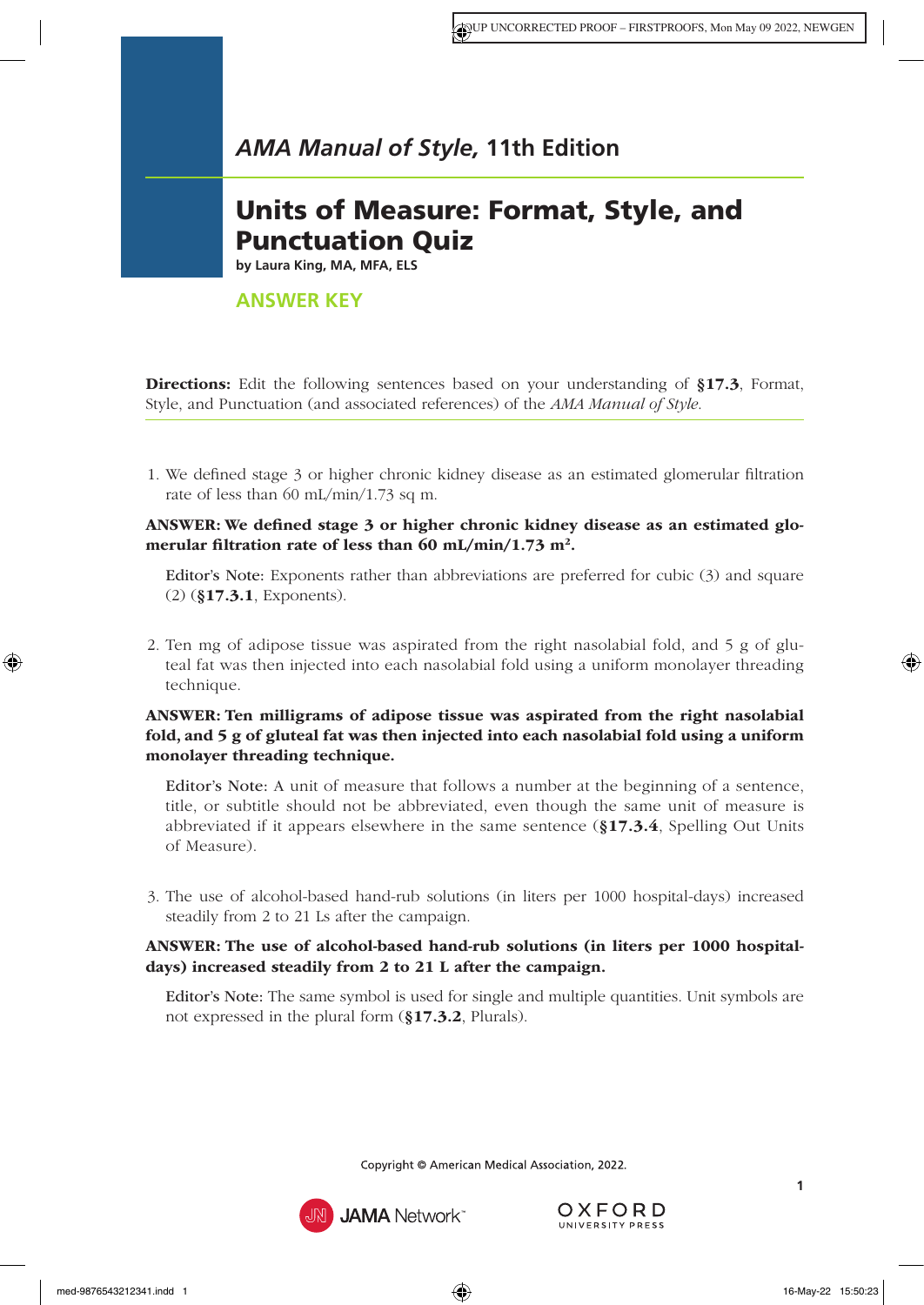4. The 40 patients homozygous for the 16-bp duplication were older than the 25 patients without the 16-bp duplication.

# ANSWER: The 40 patients homozygous for the 16–base pair (bp) duplication were older than the 25 patients without the 16-bp duplication.

Editor's Note: Although most units of measure are abbreviated when used with numerals or in a virgule construction, certain units of measure (eg, base pair) should be spelled out at first mention, with the abbreviated form in parentheses. Thereafter, the abbreviated form should be used. Refer to the list in §13.12[, Units of Measure](https://www.amamanualofstyle.com/view/10.1093/jama/9780190246556.001.0001/med-9780190246556-chapter-13-div1-49) to determine which units of measure should be spelled out at first mention (§17.3.5[, Abbreviations\)](https://www.amamanualofstyle.com/view/10.1093/jama/9780190246556.001.0001/med-9780190246556-chapter-17-div2-13). Also note that an en dash rather than a hyphen should be used in the expression 16–base pair. The en dash is longer than a hyphen and shows relational distinction in a hyphenated or compound modifier, 1 element of which consists of 2 words or a hyphenated word, or when the word being modified is a compound (§8.3.2[, Dashes\).](https://www.amamanualofstyle.com/view/10.1093/jama/9780190246556.001.0001/med-9780190246556-chapter-8-div2-341)

5. A total of 50 mg of etanercept were administered subcutaneously twice weekly for 12 weeks.

#### ANSWER: A total of 50 mg of etanercept was administered subcutaneously twice weekly for 12 weeks.

Editor's Note: Units of measure are treated as collective singular (not plural) nouns and require a singular verb (§17.3.3[, Subject-Verb Agreement\).](https://www.amamanualofstyle.com/view/10.1093/jama/9780190246556.001.0001/med-9780190246556-chapter-17-div2-11)

6. The aspirated cells were centrifuged at  $200 \times g$  for 10 minutes and washed once in phosphate-buffered saline.

# ANSWER: The aspirated cells were centrifuged at 200*g* for 10 minutes and washed once in phosphate-buffered saline.

Editor's Note: The correct abbreviation for gravity (acceleration due to) is *g*, which is italicized and closed up to the preceding number (§13.12[, Units of Measure\)](https://www.amamanualofstyle.com/view/10.1093/jama/9780190246556.001.0001/med-9780190246556-chapter-13-div1-49).

7. When pressure was increased to 30 cm of water, the staple line of the 2.5 mm cartridge had diffuse weeping of fluid but no focal, apical leak.

# ANSWER: When pressure was increased to  $30 \text{ cm H}, O$ , the staple line of the 2.5-mm cartridge had diffuse weeping of fluid but no focal, apical leak.

**Editor's Note:** The correct abbreviation for centimeters of water is cm  $H_2O$  (§13.12, Units [of Measure\). A](https://www.amamanualofstyle.com/view/10.1093/jama/9780190246556.001.0001/med-9780190246556-chapter-13-div1-49) hyphen is used to join a unit of measure and the number associated with it when the combination is used as an adjective (§17.3.7[, Hyphens\).](https://www.amamanualofstyle.com/view/10.1093/jama/9780190246556.001.0001/med-9780190246556-chapter-17-div2-15)

8. For the 10, 30, and 50% of patients in study groups 1 to 3, temperatures ranged from 39.6 to 41.2°C.

#### ANSWER: For the 10%, 30%, and 50% of patients in study groups 1 to 3, temperatures ranged from 39.6 to 41.2 °C.

Editor's Note: When symbols are presented immediately adjacent to the value (eg, %), they repeat; however, when symbols are not presented immediately adjacent to the value (eg, °C), they do not repeat (§17.3.8[, Spacing\).](https://www.amamanualofstyle.com/view/10.1093/jama/9780190246556.001.0001/med-9780190246556-chapter-17-div2-16)

Copyright © American Medical Association, 2022.